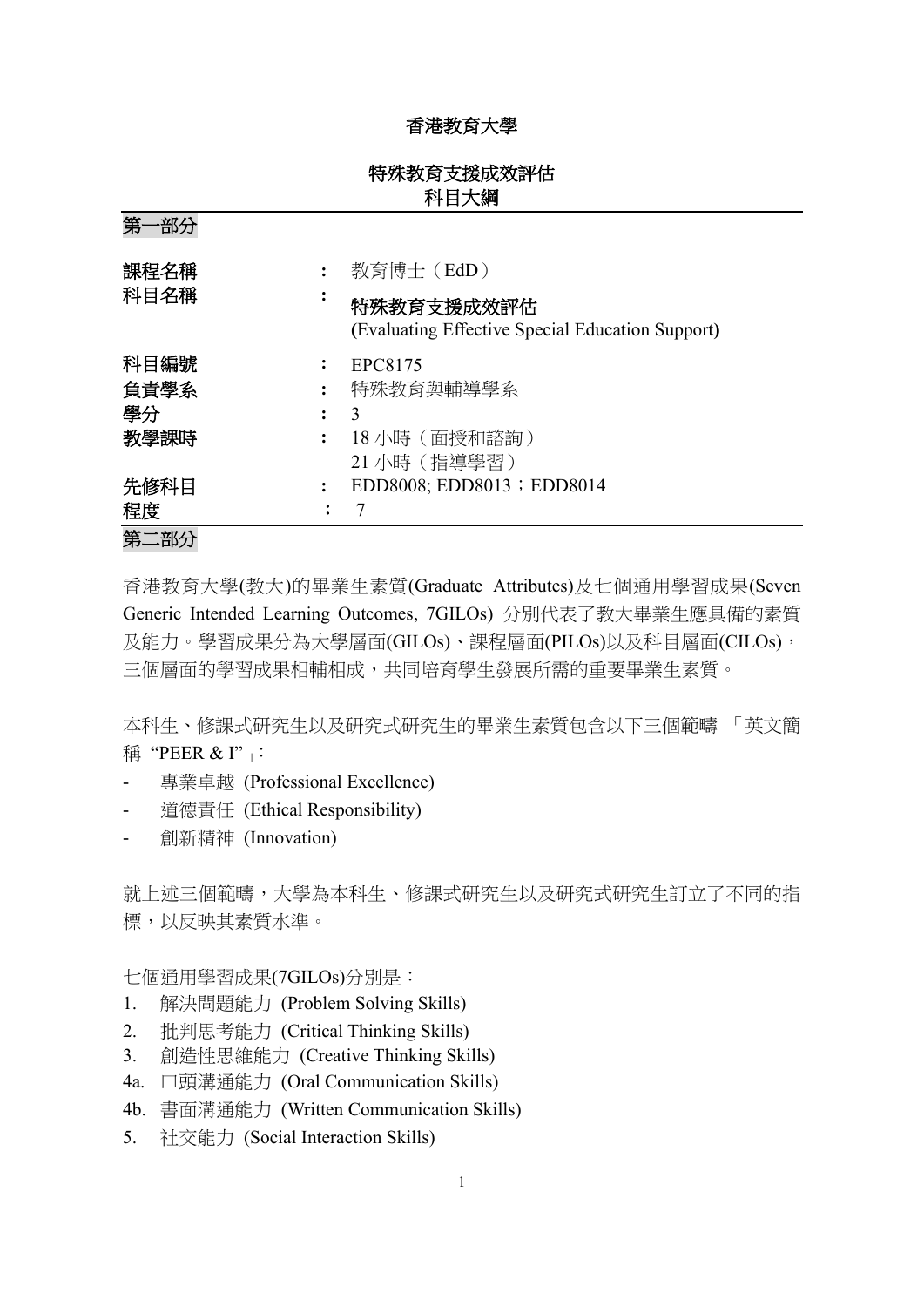- 6. 倫理決策 (Ethical Decision Making)
- 7. 全球視野 (Global Perspectives)

# **1.** 科目概要

本課程旨在幫助學生根據亞太和國際調查的結果開展評估項目。課程將選擇一項 已確認的支援具有特殊教育需要的學生的實踐,以便在亞太地區進行試驗。課程 期望學生批判性地反思國際上可見的支援模塊的應用,並對其在當地的影響進行 精深的評估和分析。

### **2.** 預期學習成果

成功完成本課程後,學生應能夠:

- 成果一:培養對選定模型實施的批判性理解和認識,以支援有特殊教育需要的學 生;
- 成果二:批判性地分析國際應用以綜合思路,並分析該方法在促進亞太地區 有特殊教育需要的兒童學習方面的有效性;
- 成果三:展現出將國際模型應用於本地環境的能力;
- 成果四:批判性地分析應用模型支援有特殊教育需要的學生的結果,教育系統、 專家和主流教師對應用的影響,並將實際、文化和社會政治問題與相關 文獻聯繫起來。

### **3.** 內容、預期學習成果及教與學活動

| 教授内容             | 預期學習       | 教與學活動      |
|------------------|------------|------------|
|                  | 成果 (CILOs) |            |
| 辨識問題,選擇支援模型並根據本地 | 成果一        | 小型講座、討論、展示 |
| 環境進行調整。          | 成果二        |            |
|                  | 成果三        |            |
|                  | 成果四        |            |
| 設計研究方法,並對與特殊教育背景 | 成果一        | 小型講座、討論、展示 |
| 相關的支援模型進行評估。     | 成果二        |            |
|                  | 成果四        |            |
| 針對該地區的研究文獻撰寫一份簡  | 成果一        | 小型講座、討論、展示 |
| 明的批判性分析。         | 成果二        |            |
| 報告研究設計和程式、方法和數據分 | 成果二        | 小型講座、討論、展示 |
| 析,同時討論結果及修改模型的合理 | 成果四        |            |
| 性。               |            |            |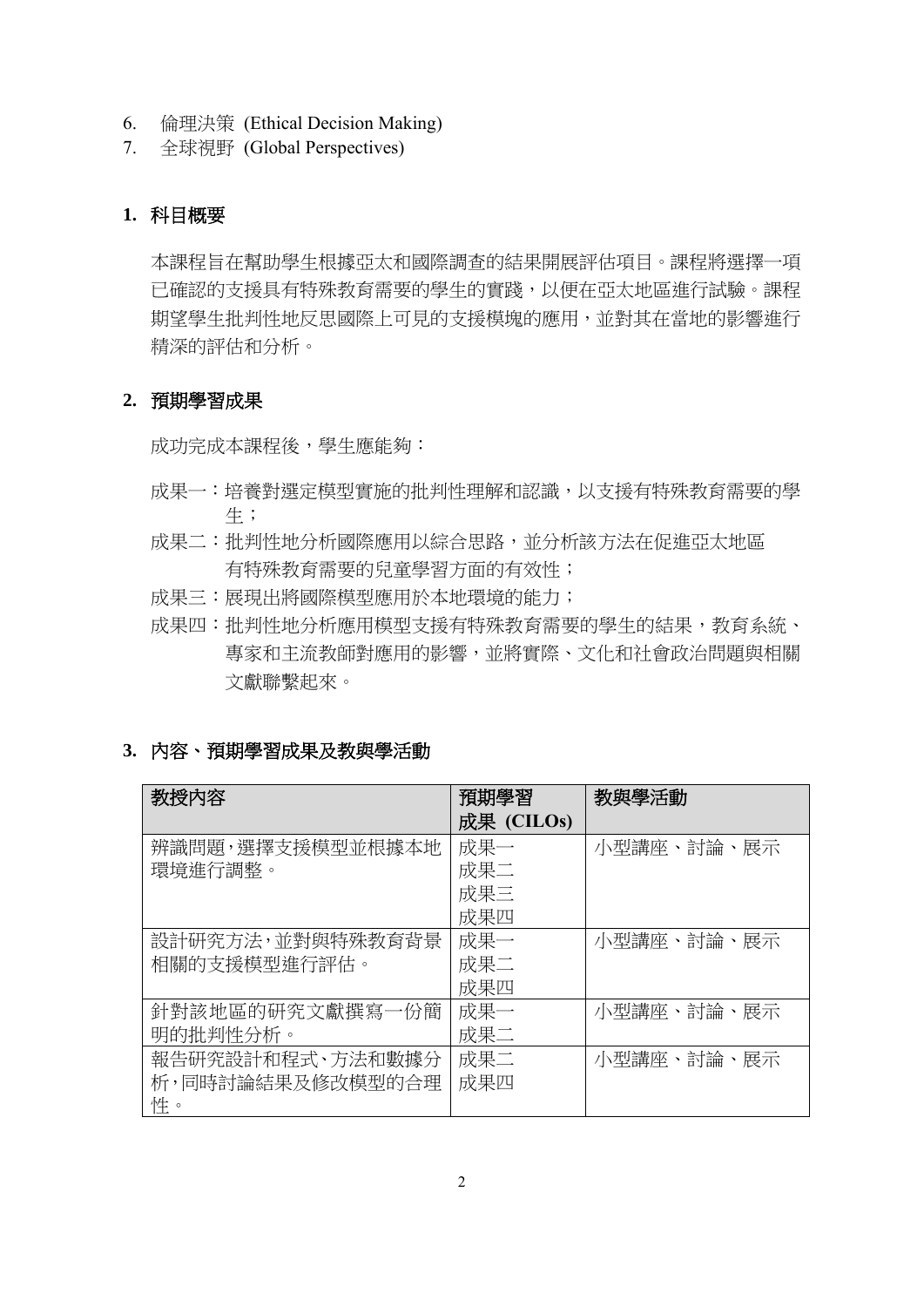### **4.** 評核

| 評核課業                                                                                                                                                                                          | 所佔比重    | 預期學習<br>成果<br>(CILOs)           |
|-----------------------------------------------------------------------------------------------------------------------------------------------------------------------------------------------|---------|---------------------------------|
| (一) 針對試驗和評估某一支援亞太地區有特<br>殊教育需要的學生的選定模式的項目進<br>行報告。 與其國際應用相比較,將選定<br>模式的實施視為支援特殊教育選定領域<br>的一種方式進行批判性地審査。準備一篇<br>適合在學術期刊上發表的論文。項目的具<br>體主題應與項目導師協商確定,以確保其<br>與模塊及學生的興趣相關。<br>(總計 3000- 4000 字 ) | $100\%$ | 成果一<br>成果二<br>成果三<br>成果四<br>成果五 |

#### **5.** 指定教科書

無

### **6.** 推薦書目

Craig, D. V. (2009). *Action research essentials*. San Francisco, Calif: Jossey-Bass.

- Ekins, A., & Grimes, P. (2009). *Inclusion: Developing an effective whole school approach*. Maidenhead, England: McGraw Hill Open University Pres.
- Friend, M., & Bursuck, W. D. (2006). *Including students with special needs: A practical guide for classroom teachers.* Boston, Mass. ; Hong Kong : Pearson/Allyn & Bacon.
- Giangreco, M. F., & Doyle, M. B. (2007). *Quick-guides to inclusion: Ideas for educating students with disabilities* (2nd ed.). Baltimore, Md.: Paul H. Brookes.
- Hannell, G. (2008). *Success with inclusion: 1001 teaching strategies and activities that really work. London*: Routledge.
- Karten, T. J., & Karten, T. J. (2010). *Inclusion strategies that work!: Research-based methods for the classroom* (2nd ed.). Thousand Oaks, Calif.: Corwin Press.
- Lewis, R. B., Doorlag, D. H., & Lewis, R. B. (2011). *Teaching students with special needs in general education classrooms* (8th ed.). Upper Saddle River, N.J.: Pearson.
- Lewis, R. B., & Doorlag, D. H. (2006). *Teaching special students in general education classrooms.* Upper Saddle River, N.J. : Pearson/Merrill/Prentice Hall.
- Loreman, T., Deppeler, J., & Harvey, D. (2005). *Inclusive education: A practical guide to supporting diversity in the classroom*. London : RoutledgeFalmer.
- McGrath, C. (2007). *The inclusion-classroom problem solver: Structures and supports to serve all learners.* Portsmouth, N.H.: Heinemann.
- Noffke, S. E., & Somekh, B. (2009). The SAGE handbook of educational action research.